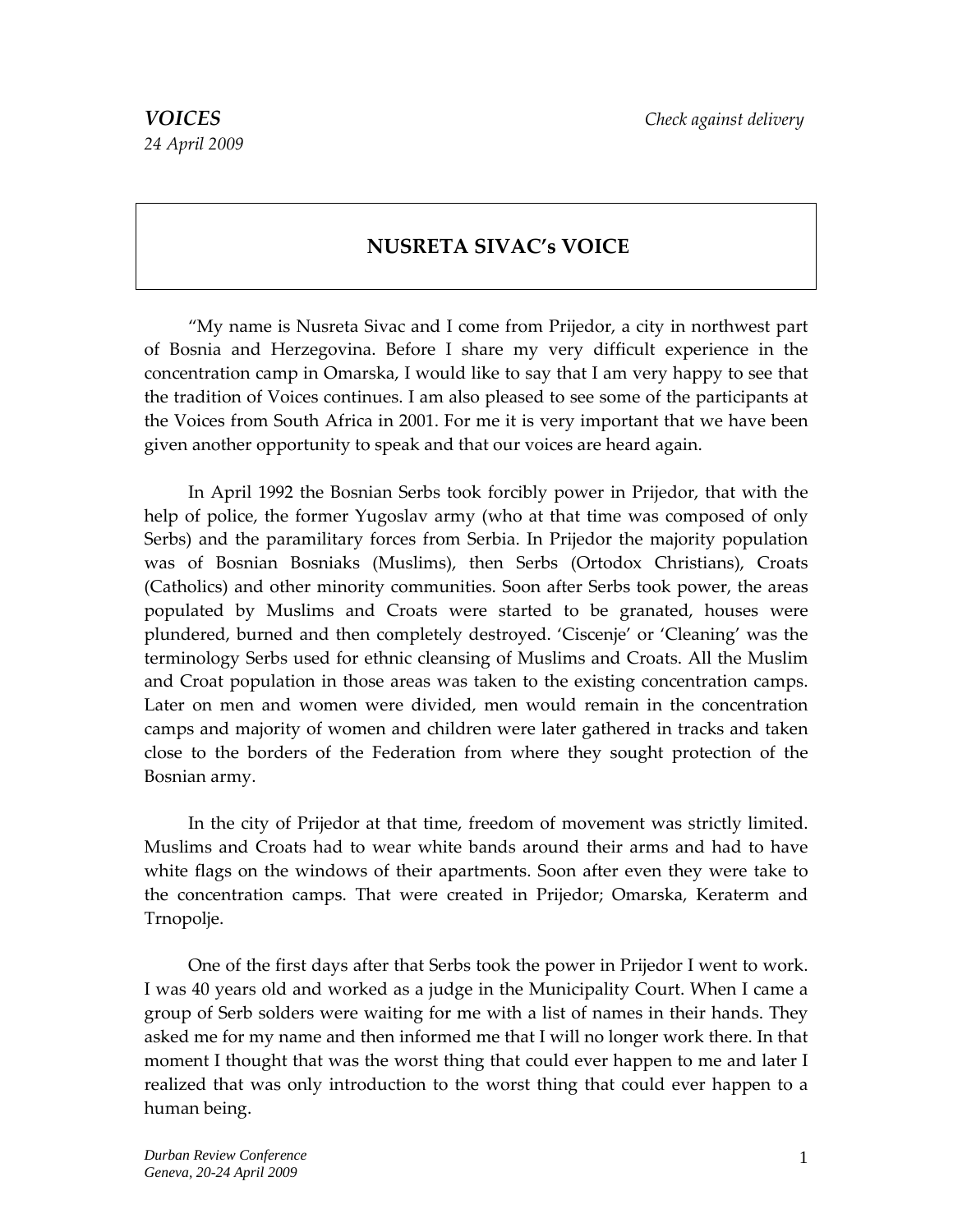On 9 June 1992, I was invited to the police station in Prijedor for an information meeting. However, no meeting was conducted and I was instead taken onto a buss by members of the Serb military forces. I did not know in what direction I was taken. Only when we arrived I understood that I was taken to the Omarska concentration camp. I had heard about the Concentration Camp before but I never knew that also women were taken there. When I came I saw thousands of men, and I knew many of them.

In the Omarska concentration camp there were ca 3,500 men and 36 women, and I was the first women taken there from Prijedor. Two other women were from a neighboring municipality, Kozarac. In the concentration camp were persons of all ages, even minors. Sometimes an entire family was detained, but they could not be together as men and women were separated. The same day I arrived I was questioned, and I never knew what I was accused. Around the entire concentration camp there were Serbs guards. No one was allowed to move and walk inside the camp. Women were isolated from men and they were placed in two rooms. The rooms were placed above the restaurant. Before the war Omarska was a coal mine which was later transformed to a concentration camp. The prisoners received only one meal per day, usually consisting of a small peace of bread, a little bean soup, and little coleslaw. The detainees in the Camp had only two to three minutes to finish their meal. If they would not manage to eat up their meal during that time they would be severely beaten, sometimes to death. Soon men were loosing weight because of the difficult conditions. They started to feel sick and had stomach infections due to the very bad hygienic conditions. When the detainees would go to eat they had to pass a line of Serb guards that would beat them. Many stopped going to eat in order to avoid being beaten.

During the nights, I was in one of the rooms above the restaurant together with other women. During the day, the same rooms were used for questioning. Every day, detainees were questioned, during which they were beaten and tortured, and we would hear them screaming every day. They would beat them with different objects that were specifically made for those purposes. When we would hear them screaming, then the Serb guards would play very loud music. In the evenings we would leave the restaurant, where we had spent all day working, giving food and cleaning etc. When we would come up to the rooms to sleep, we had first to clean the rooms because blood was everywhere. On the floor we would often find pieces of cloth of the detainees' that were full of blood. I have often seen the equipment used for torture in the room.

My days in Omarska would start by accounting the numbers of dead persons, of persons that were killed during the night. We would see them on the grass in front of the "white house", which was a little building where the worst torture was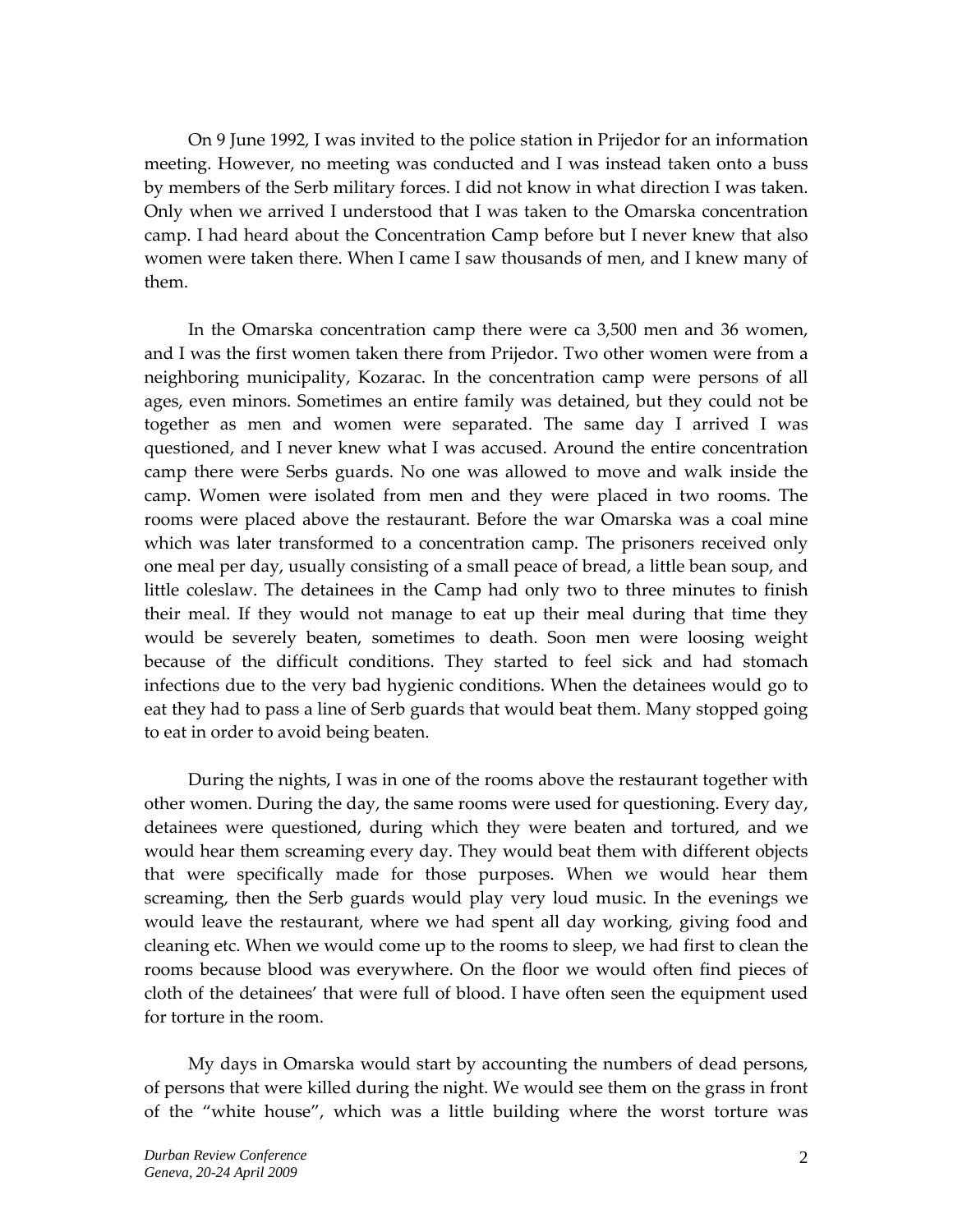committed. The killed men would be placed in the trucks and they would be taken somewhere. In Omarska, persons were dying mostly due of torture. I have seen Once, one Serb guarding soldier took a knife and made a cross on a women's face. I saw in front of my eyes how they were torturing my former colleagues, friends, and persons I knew. The worst feeling I had was that I could not do anything, I felt helpless. I could not help all those who suffered so much.

Women had to work and had to clean and do everything they were asked by the concentration camp guards. Besides all that, the worst were the nights for women in Omarska because the guards would come to the rooms and take us somewhere in the camp and rape. That happened on a regular basis. We were not allowed to say anything to anybody. I was regularly raped and beaten. I was the only remaining judge, all other male Muslims and Croats judges were killed.

Day after day went in the Omarska concentration camp. The dead persons were replaced with newly arrived persons. As we worked in the kitchen we could account the number of plates. During my stay at the concentration camp many men were killed due to torture, many of them were massacred. I have seen massacred bodies and that drunken guards jumped on those bodies and sang Serb nationalistic songs. Those songs were heard every day. Even the Concentration camp detainees were forced to sing those songs (while their friends, neighbors were tortured and screamed for help). They also had to hold their hands up showing three fingers which is a Serb nationalistic sign and they had to sing "Hail Serbia".

One woman was mostly in the hose that was called "The white house". That woman was not allowed to be with us. When the prisoners were showered with the strong water pump, they would often lose consciousness due to the strong pressure. They then forced that woman to undress and showered her with the same and together with those men. She would constantly fall down, hiding her genitals. Many other weak men were falling down and then they were forced to stand up again. I was twice taken to that "white house" by one solder to see tortured prisoners. I saw men in blood, their faces were transformed of torture, and I saw massacred bodies. There were thousands of insects on the bodies, and the smell was terrible. Often they would even force other prisoners too see those bodies, and it was used as psychological torture. Fathers would often see their sons being massacred and tortured, or sons would see their fathers being tortured and killed. Even some of the detained women would see their husbands tortured, and no one was ever allowed to help anyone. They would have risked their lives. The worst were the screams in the nights, and the cries for help. Once, I saw my cousin running on the grass area covered by the massacred bodies and he was desperately looking for his son. Then I saw them killing him.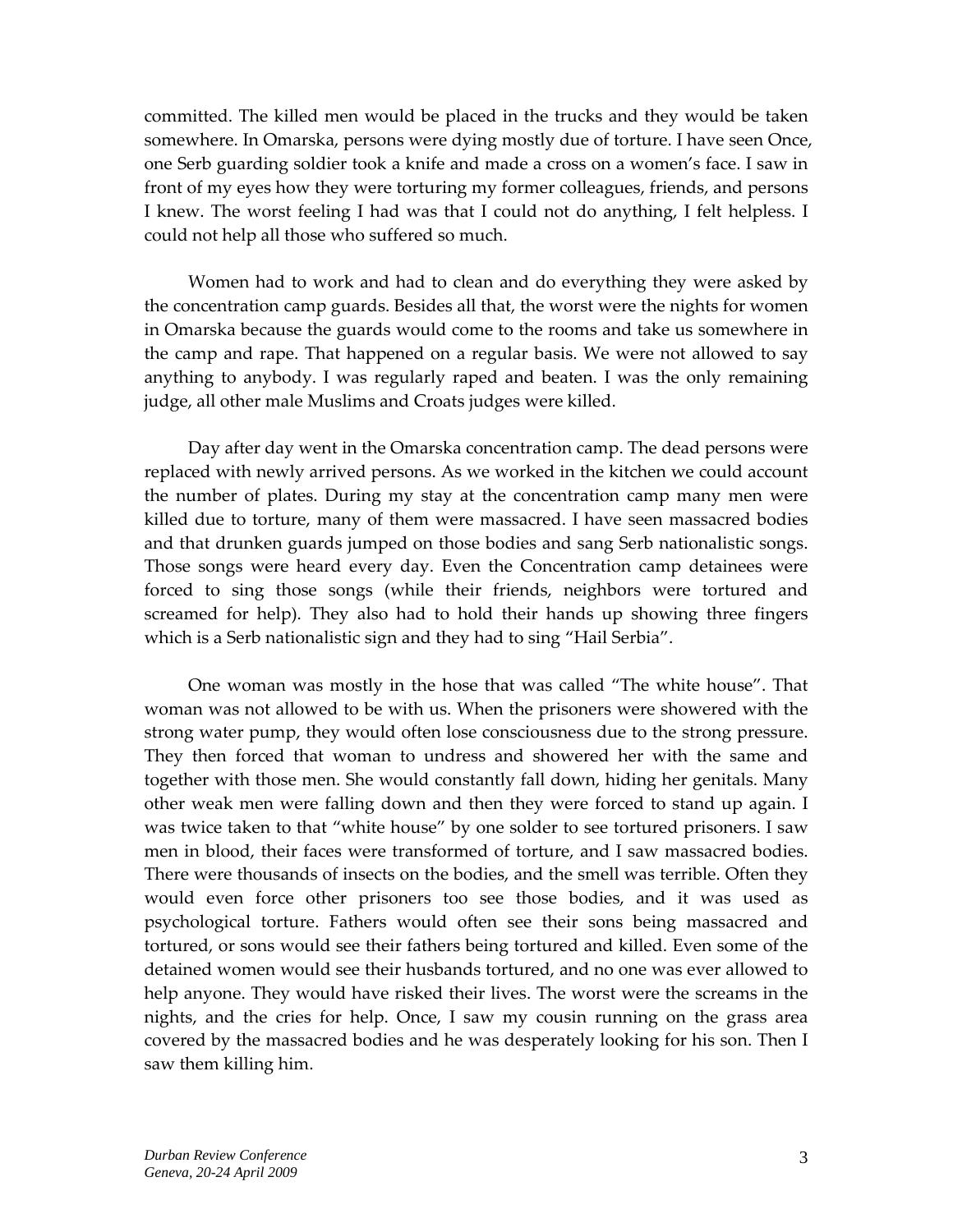Five of the women did not survive Omarska. Four of them were later found in a massgrave, and one is still missing. On 5 August 1992 the Omarska concentration camp was visited by the Red Cross and ITN British Television. When they announced the visit, women from the concentration camp were moved to Trnopolje concentration camp, as the Serb authorities claimed that there were no women detained in Omarska. In Omarska, they would find very small and sick men behind the fences as used in the concentration camps in Germany during World War II, and those photos you must have seen were of men that were only skeletons.

I today live in the same city, Prijedor and see some of the perpetrators and some of those that came already out from the Hague. There now live 99 per cent Serbs. The Media of Republic of Srpska never mentions those camps and never acknowledges what has happened. I am surrounded in a society that does not recognize what happened, which I find very difficult. Most of those taken to the Hague have been accused of crimes committed in Prijedor concentration camps. This ignorance of what has happened manifests itself in the former concentration camp in Trnopolje where a monument was built by the Serb authorities as a monument to the Serb heroes that have lost their lives fighting in Bosnia and Herzegovina for the Republic of Srpska. It is engraved on this monument: here have lost their lives those who were giving their lives to build the Republic of Srpska.

The authorities of the Republic of Srpska do not allow the families of victims of genocide to build any monument in Prijedor. Today Omarska Concentration camp is bought by the famous British‐Indian company "Mittal". Mr. Mittal said that he did not know that a concentration camp ever existed there. We have been requesting that one monument for victims should be built there but the Mittal company said that they need approval by the authorities of the Republic of Srpska – which I think newer will give such a approval.

Today, the Republic Srpska exists and is based on ethnic cleansing and genocide as in Srebrenica. Before, Bosnia was never geographically divided. All ethnic groups lived together. Today, Bosnia is devided in Republic Srpska and the Federation. The Republic of Srpska consists to 99 per cent of Serbs and the Federation of Bosnia consists of mostly Croats and Bosniaks. Today, over 500,000 Muslims are refugees outside their home country. Refugees have never returned but only got back their destroyed property. In practice it is impossible to return. There is discrimination of returnees. I have decided to stay in Prijedor, but I can never find a job there. I am every day traveling more than one hour to a city in the Federation to work.

I have been called to witness in the Hague, and I have seen the man that was regularly raping and beating me and other women. He was the worst to the women in the camp. I know that many of the women did not talk about their experiences